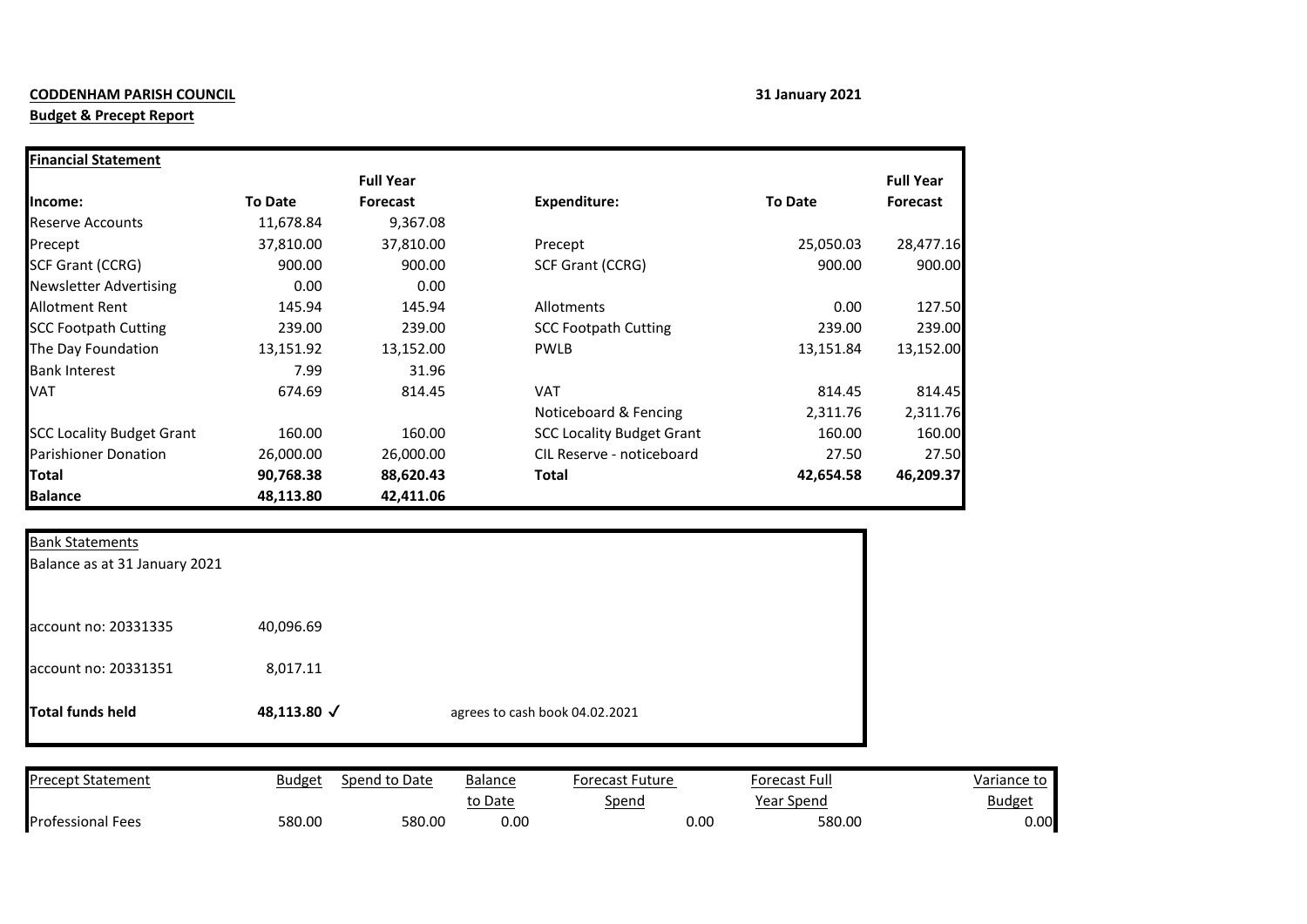| Insurance                   | 367.08    | 367.08    | 0.00      | 0.00     | 367.08    | 0.00      |                                |
|-----------------------------|-----------|-----------|-----------|----------|-----------|-----------|--------------------------------|
| Power of Competence         | 432.00    | 322.00    | 110.00    | 110.00   | 432.00    | 0.00      |                                |
| <b>Bank Charges</b>         | 72.00     | 54.00     | 18.00     | 18.00    | 72.00     | 0.00      |                                |
| Clerk's Salary              | 5,828.24  | 5,320.98  | 507.26    | 1,238.10 | 6,559.08  | $-730.84$ |                                |
| Clerk's Mileage             | 8.55      | 8.55      | 0.00      | 0.00     | 8.55      | 0.00      |                                |
| Clerk's Pension             | 0.00      | 0.00      | 0.00      | 0.00     | 0.00      | 0.00      |                                |
| Postage, telecoms etc       | 140.00    | 100.00    | 40.00     | 40.00    | 140.00    | 0.00      |                                |
| Subscriptions               | 450.00    | 260.25    | 189.75    | 189.75   | 450.00    | 0.00      |                                |
| Consumables                 | 200.00    | 82.74     | 117.26    | 40.00    | 122.74    | 77.26     |                                |
| Software Licences           | 226.58    | 201.88    | 24.70     | 24.70    | 226.58    | 0.00      |                                |
| <b>Training</b>             | 300.00    | 180.00    | 120.00    | 120.00   | 300.00    | 0.00      |                                |
| Web fees                    | 450.00    | 215.00    | 235.00    | 0.00     | 215.00    | 235.00    |                                |
| Newsletter                  | 500.00    | 133.00    | 367.00    | 140.00   | 273.00    | 227.00    |                                |
| Data Protection             | 40.00     | 35.00     | 5.00      | 0.00     | 35.00     | 5.00      |                                |
| Grounds Maintenance         | 273.42    | 140.00    | 133.42    | 0.00     | 140.00    | 133.42    |                                |
| Footpath Assistant          | 96.64     | 96.64     | 0.00      | 0.00     | 96.64     | 0.00      |                                |
| Equipment repair/main.      | 900.00    | 311.42    | 588.58    | 588.58   | 900.00    | 0.00      |                                |
| Waste management            | 409.94    | 409.94    | 0.00      | 0.00     | 409.94    | 0.00      |                                |
| <b>Street Lighting</b>      | 650.00    | 0.00      | 650.00    | 650.00   | 650.00    | 0.00      |                                |
| <b>Tree Surgery</b>         | 1,000.00  | 680.00    | 320.00    | 320.00   | 1,000.00  | 0.00      |                                |
| Info Box                    | 235.55    | 235.55    | 0.00      | 0.00     | 235.55    | 0.00      |                                |
| <b>Broom Hill</b>           | 0.00      | 0.00      | 0.00      | 0.00     | 0.00      | 0.00      |                                |
| Mill Hill                   | 0.00      | 0.00      | 0.00      | 0.00     | 0.00      | 0.00      |                                |
| Three Cocked Hat            | 0.00      | 0.00      | 0.00      | 0.00     | 0.00      | 0.00      |                                |
| Section 19(3) LGA 1972      |           |           |           |          |           |           |                                |
| Payment to CIO              | 15,286.00 | 15,286.00 | 0.00      | 0.00     | 15,286.00 | 0.00      |                                |
| Wayleave Fee                | $-2.00$   | 0.00      | $-2.00$   | $-2.00$  | $-2.00$   | 0.00      |                                |
| Allotments                  | $-50.00$  | 0.00      | $-50.00$  | $-50.00$ | $-50.00$  | 0.00      |                                |
| <b>PWLB Contingent Fund</b> | 7,000.00  | 0.00      | 7,000.00  | 0.00     | 0.00      | 7,000.00  |                                |
| <b>General Reserve</b>      | 2,386.00  | 0.00      | 2,386.00  | 0.00     | 0.00      | 2,386.00  |                                |
| Churchyard Maintenance      | 30.00     | 30.00     | 0.00      | 0.00     | 30.00     | 0.00      |                                |
| Total                       | 37,810.00 | 25,050.03 | 12,759.97 | 3,427.13 | 28,477.16 | 9,332.84  |                                |
| Total exc PWLB & GR         | 28,424.00 | 25,050.03 | 3,373.97  | 3,427.13 | 28,315.60 |           | 108.40 Forecast is over budget |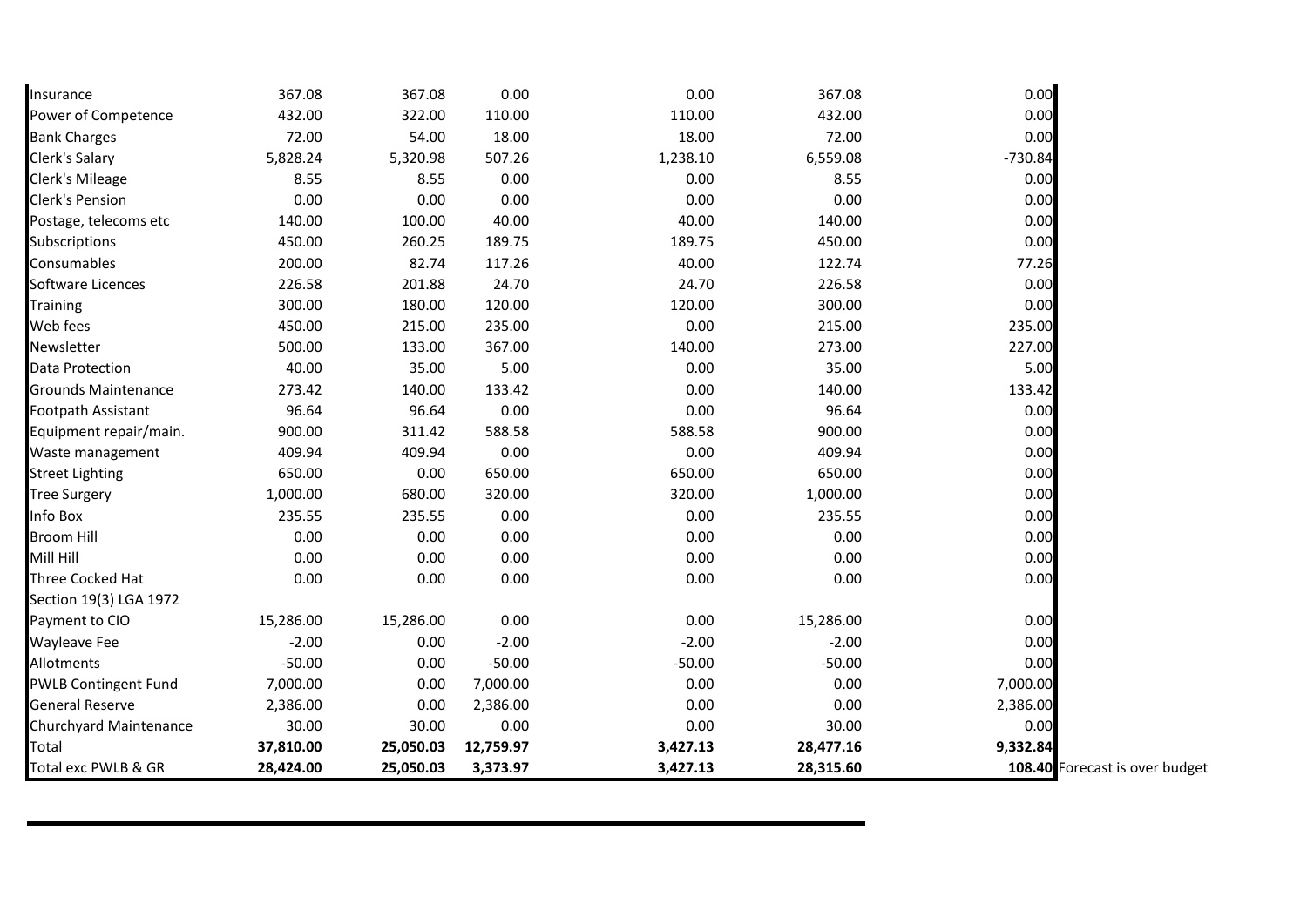| January Payments                    | <b>VAT</b><br>Net | Total |          |
|-------------------------------------|-------------------|-------|----------|
| O <sub>2</sub>                      | 10.00             | 2.00  | 12.00    |
| Gradwell Communications - Dec. 2020 | 7.90              | 1.58  | 9.48     |
| Gradwell Communications - Jan. 2021 | 7.40              | 1.48  | 8.88     |
| Mrs S Frankis - HP Instant Ink      | 8.32              | 1.67  | 9.99     |
| <b>SALC</b>                         | 100.00            | 20.00 | 120.00   |
| <b>TC Tree Services</b>             | 680.00            | 0.00  | 680.00   |
| <b>Engraving Village</b>            | 27.50             | 0.00  | 27.50    |
| <b>Suffolk Coastal Norse</b>        | 140.00            | 28.00 | 168.00   |
| Mrs S Frankis - Viking-Direct       | 2.69              | 0.54  | 3.23     |
| <b>Salaries</b>                     | 356.90            | 0.00  | 356.90   |
|                                     |                   |       |          |
|                                     | 1,340.71          | 55.27 | 1,395.98 |

| <b>Reserve Accounts</b> |          |  |
|-------------------------|----------|--|
| Allotments              | 127.50   |  |
| CIL Reserve (earmarked) | 348.04   |  |
| <b>General Reserve</b>  | 8,891.54 |  |
| Total                   | 9,367.08 |  |
|                         |          |  |

|  | <b>Budget Items</b> |
|--|---------------------|
|  |                     |